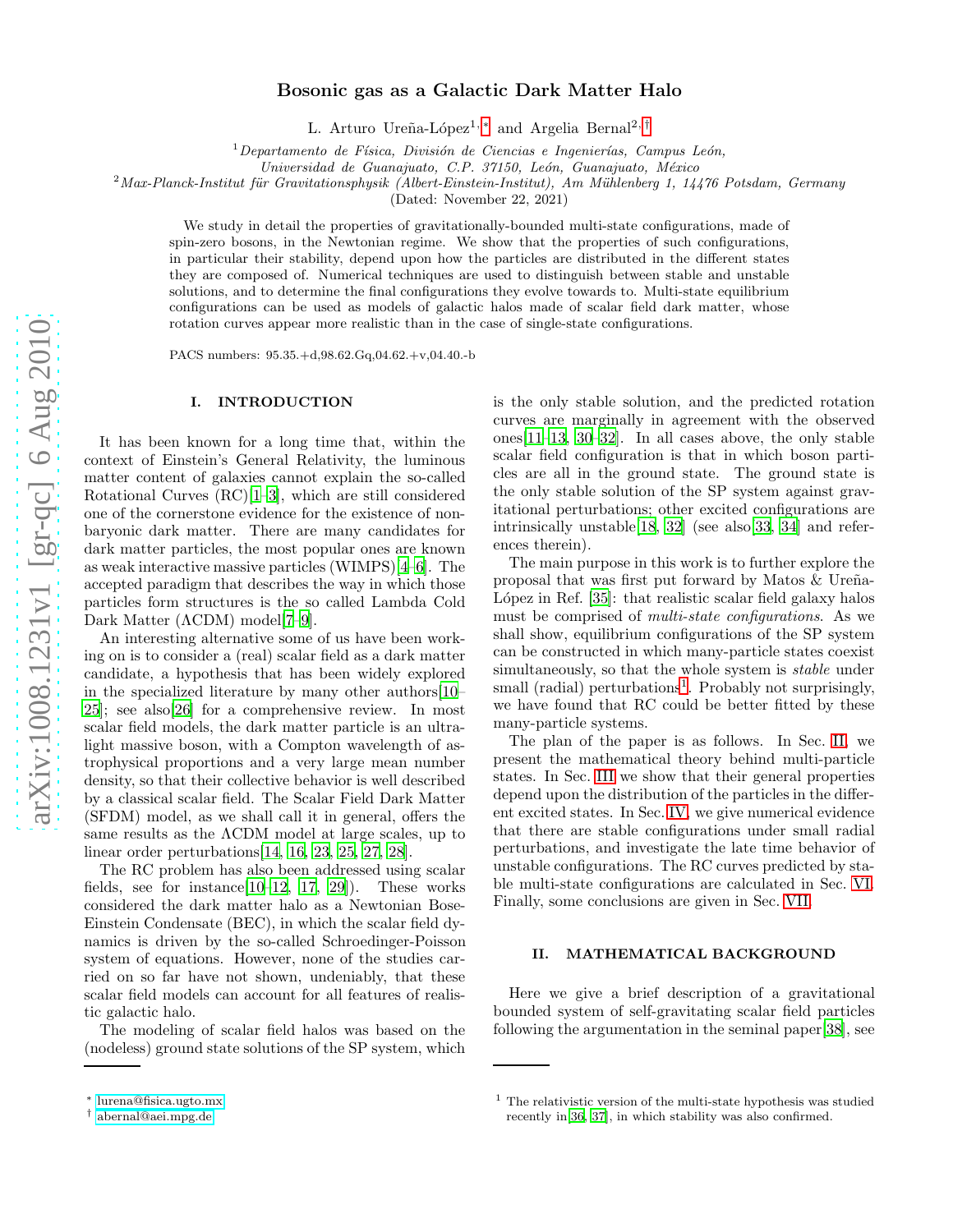also[\[33,](#page-13-19) [34,](#page-13-20) [39](#page-13-25)[–41](#page-13-26)]. We pay special attention to the key aspects needed to build systems that have particles in the ground state but also in the excited states[\[35](#page-13-21)].

We start by assuming a spherically symmetric metric of the form

<span id="page-1-1"></span>
$$
ds^{2} = -\alpha^{2}(t,r)dt^{2} + a^{2}(t,r)dr^{2} + r^{2}d\Omega, \qquad (1)
$$

in units of  $\hbar = c = 1$ . The many boson-system is then described by a (secondly quantized) real scalar field operator of the form[\[42\]](#page-13-27)

$$
\hat{\Phi} = \sum_{nlm} \left[ \hat{b}_{nlm} \Phi_{nlm}(t, \mathbf{x}) + \hat{b}_{nlm}^{\dagger} \Phi_{nlm}^{*}(t, \mathbf{x}) \right], \quad (2)
$$

where  $\hat{b}_{nlm}$  and  $\hat{b}^{\dagger}_{nlm}$  are usual annihilation and creation quantum operators, which obey the commutation relations

$$
\left[\hat{b}_{nlm}, \hat{b}_{n'l'm'}^{\dagger}\right] = \delta_{nn'}\delta_{ll'}\delta_{mm'},\tag{3a}
$$

$$
\left[\hat{b}_{nlm}, \hat{b}_{nlm}\right] = \left[\hat{b}_{nlm}^{\dagger}, \hat{b}_{n'l'm'}^{\dagger}\right] = 0. \tag{3b}
$$

The field coefficients  $\Phi_{nlm}$  satisfy the Klein Gordon (KG) equation in a curved spacetime

<span id="page-1-0"></span>
$$
\left(\Box - \mu^2\right) \Phi_{nlm}(t, \mathbf{x}) = 0, \tag{4}
$$

with  $\Box$  =  $\sqrt{-g}\partial_\mu(\sqrt{-g}\,\partial^\mu)$  the covariant d'Alembertian operator, and  $\mu$  is the mass of the bosons. The most general solution of Eq. [\(4\)](#page-1-0) is of the form

<span id="page-1-2"></span>
$$
\Phi_{nlm}(t, \mathbf{x}) = R_{nl}(t, r) Y_{lm}(\theta, \varphi), \qquad (5)
$$

where we  $R_{nl}(t, r)$  is the radial function to be determined from the KG equation. The scalar product of the functions above is defined as

<span id="page-1-3"></span>
$$
(\Phi_{nlm}, \Phi_{n'l'm'}) \equiv -i \int_{\Sigma} \Phi_{nlm} \partial_{\mu} \Phi_{n'l'm'}^* n^{\mu} \alpha \sqrt{\gamma} d\Sigma , \tag{6}
$$

where  $\gamma$  is the determinant of the 3-dim metric on the spacelike hypersurface  $\Sigma$ ,  $n^{\mu}$  is a timelike unit vector orthogonal to  $\Sigma$ , and  $d\Sigma$  is the volume element. In our case, see Eqs.  $(1)$  and  $(5)$ , Eq.  $(6)$  reads

$$
(\Phi_{nlm}, \Phi_{n'l'm'}) = -i \,\delta_{ll'} \delta_{mm'} \int_V R_{nl} \,\partial_t R_{n'l'}^* \,a^2(t, r) r^2 \,dr \,,\tag{7}
$$

where we have made use of the orthogonality condition of the spherical harmonics  $Y_{lm}$ .

Assuming that there exists a vacuum state defined by

$$
\hat{b}_{nlm} |0,0,\ldots,0\rangle = 0 , \quad \forall (n,l,m)
$$
 (8)

we can construct the orthonormal many-particle states

$$
|Q\rangle = |N_{100}, N_{200}, N_{21-1}, N_{210}, \dots\rangle, \qquad (9)
$$
  

$$
\equiv \frac{(\hat{b}^{\dagger})^{N_{100}}(\hat{b}^{\dagger})^{N_{200}} \cdots}{N_{100}! N_{200}! \cdots} |0, 0, \dots 0\rangle,
$$

composed of many scalar particles distributed in sets of  ${}^{i}N_{nlm}$  particles of mass  $\mu$  with angular momentum l and azimuthal momentum  $m$ ; the  $n$  sub-index labels the eigenstates according to their radial function  $R_{nl}$ . Notice that many-particle states are constructed from the vacuum through the repeated application of the creation operators  $\hat{b}^{\dagger}$ .

On the other hand, the gravitational field is a classical field whose dynamics is described by the Einstein equations

<span id="page-1-4"></span>
$$
G_{\alpha\beta} = 8\pi G \langle Q| : \hat{T}_{\alpha\beta} : |Q\rangle, \qquad (10)
$$

where the source on the r.h.s. is the expectation value of the energy-momentum tensor operator

$$
\hat{T}_{\alpha\beta} = \partial_{\alpha}\hat{\Phi}\partial_{\beta}\hat{\Phi} - \frac{1}{2}g_{\alpha\beta}\left(\partial^{\sigma}\hat{\Phi}\partial_{\sigma}\hat{\Phi} + \mu^2\hat{\Phi}^2\right). \tag{11}
$$

Notice that we are implicitly assuming the so called normal ordering operation, :  $\hat{T}_{\alpha\beta}$  :, so that

$$
\hat{b}_{nlm}\hat{b}_{nlm}^{\dagger} := \hat{b}_{nlm}^{\dagger}\hat{b}_{nlm},\qquad(12a)
$$

$$
\langle 0, \ldots, 0, 0 | : \hat{T}_{\alpha\beta} : |0, 0, \ldots, 0 \rangle = 0, \qquad (12b)
$$

and then the (divergent) vacuum energy density identically vanishes.

The orthogonality of the quantum states ensures that the expectation value is given as a superposition of the expectation values of the energy-momentum tensor components for each individual state, that is,

$$
\langle Q| : \hat{T}_{\alpha\beta} : |Q\rangle = \sum_{n=1}^{\infty} \sum_{l=1}^{n-1} \sum_{m=-l}^{l} \langle N_{nlm} | : \hat{T}_{\alpha\beta} : |N_{nlm}\rangle ,
$$
\n(13)

where we are defining the *single* states

<span id="page-1-6"></span>
$$
|N_{nlm}\rangle \equiv |0,0,\ldots,N_{nlm},0,\ldots,0\rangle. \tag{14}
$$

Hence, the Einstein equations [\(10\)](#page-1-4) read

<span id="page-1-5"></span>
$$
G_{\alpha\beta} = 8\pi G \sum_{n,l,m} T_{\alpha\beta(nlm)} , \qquad (15)
$$

where

$$
T_{\alpha\beta(nlm)} = \partial_{\alpha}\Phi_{nlm}\partial_{\beta}\Phi_{nlm}^{*} - \frac{1}{2}g_{\alpha\beta}(\partial^{\sigma}\Phi_{nlm}\partial_{\sigma}\Phi_{nlm}^{*} + \mu^{2}\Phi_{nlm}\Phi_{nlm}^{*}),
$$
\n(16)

and we also normalized the eigenfunctions so that  $\Phi \rightarrow$  $\Phi/\sqrt{2N_{nlm}}$ .

Therefore, in the case when particles populate various excited levels, the source of the Einstein equations [\(15\)](#page-1-5) is equivalent to the energy momentum tensor of many (independent) classical complex scalar fields  $\Phi_{nlm}(t, \mathbf{x})$  minimally coupled to gravity. Each one of such scalar fields accounts for only one of the excited single states [\(14\)](#page-1-6), and its dynamics is given by its own KG equation [\(4\)](#page-1-0)[\[38,](#page-13-22) [42\]](#page-13-27).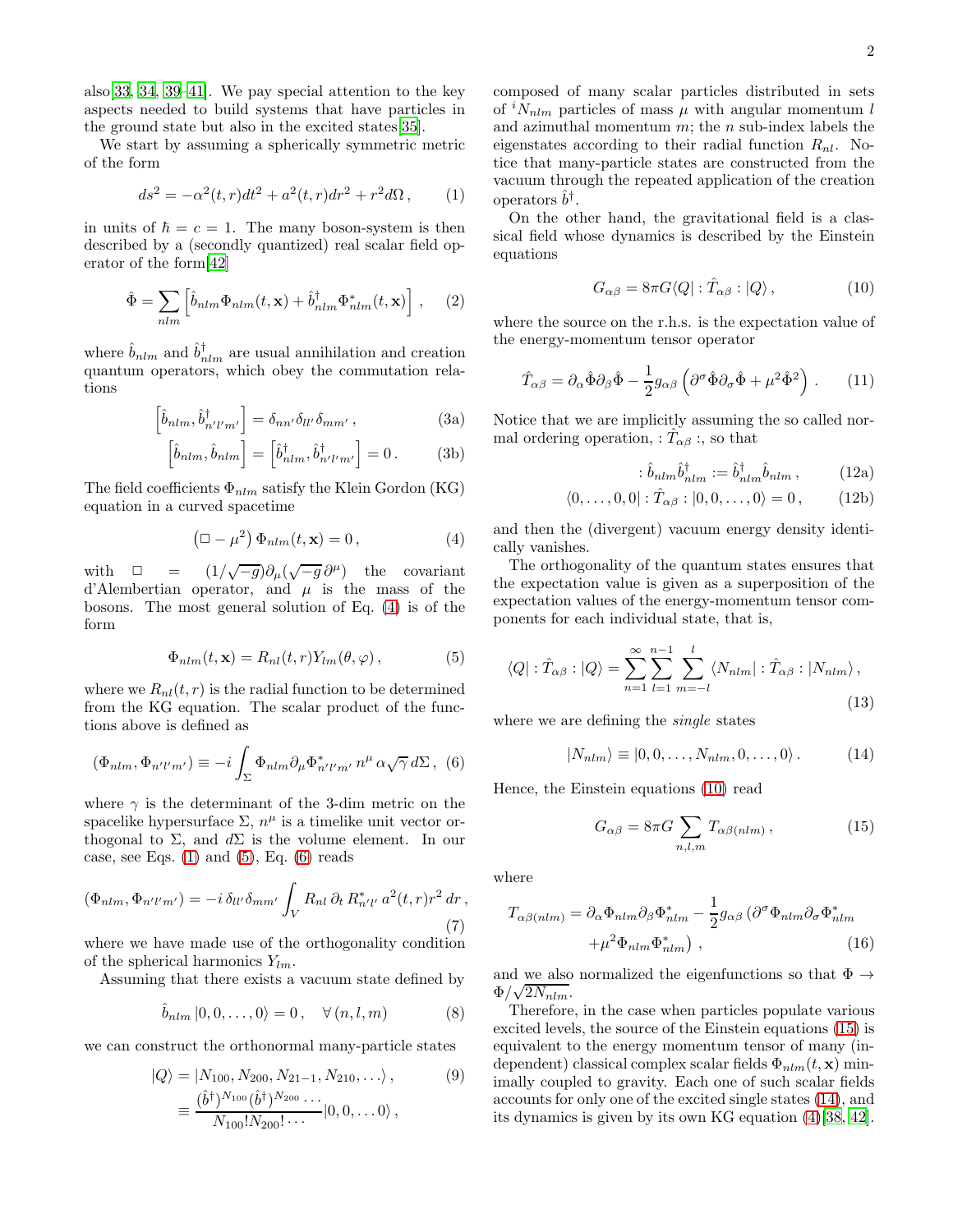Finally, we consider the Newtonian limit of the coupled Einstein-Klein-Gordon (EKG) equations [\(4\)](#page-1-0) and [\(15\)](#page-1-5), which results in the so-called Schrödinger-Poisson (SP) system[\[43\]](#page-13-28)

<span id="page-2-1"></span>
$$
\nabla^2 U = \sum_{nlm} |\Psi_{nlm}|^2 , \qquad (17a)
$$

$$
i\partial_t \Psi_{nlm} = -\frac{1}{2} \nabla^2 \Psi_{nlm} + U \Psi_{nlm} , \qquad (17b)
$$

where  $\Psi_{nlm}$  is related to  $\Phi_{nlm}$  by

$$
\sqrt{8\pi G} \, \Phi_{nlm}(t, \mathbf{x}) = e^{-i\mu t} \Psi_{nlm}(t, \mathbf{x}). \tag{18}
$$

Then, the Newtonian version of the EKG equations describes the dynamics of non-relativistic wave functions which are coupled among themselves through the Newtonian gravitational potential U.

Once in the non-relativistic regime, we can define physical quantities like the kinetic  $K$  and gravitational  $W$  energies, and the total number of particles  $N$ . These quantities can be explicitly given in terms of the Newtonian fields as[\[32](#page-13-17)]

$$
K = -\frac{1}{2} \sum_{n,l,m} \int (\Psi_{nlm}^* \nabla^2 \Psi_{nlm} + \Psi_{nlm} \nabla^2 \Psi_{nlm}^*) d\theta
$$

$$
W = \sum_{n,l,m} \int U |\Psi_{nlm}|^2 dv , \qquad (19b)
$$

$$
\mathcal{N} = \sum_{n,l,m} \int |\Psi_{nlm}|^2 dv \,. \tag{19c}
$$

These expressions will be useful later to monitor the numerical evolution of multi-state configurations studied in Sec. [IV.](#page-5-0)

#### <span id="page-2-0"></span>III. MIXED NEWTONIAN STATES

In this section we construct solutions of the SP sys-tem [\(17\)](#page-2-1) when N bosons are allowed to occupy  $\mathcal I$  different levels, all of which, for simplicity in the discussion, will have zero angular momentum  $(l = 0, m = 0)$ . Hence, the states are of the form  $|Q\rangle = |N_1, N_2, N_3, ..., N_{\mathcal{I}}\rangle$ . Assuming spherical symmetry, we then have

$$
\frac{1}{r^2} \frac{\partial^2 (r^2 U)}{\partial r^2} = \sum_{n=1}^{\mathcal{I}} |\Psi_n|^2, \qquad (20a)
$$

$$
i\frac{\partial \Psi_n}{\partial t} = -\frac{1}{2r^2} \frac{\partial^2 (r^2 \Psi_n)}{\partial r^2} + U \Psi_n, \quad n = 1,..(\mathfrak{W})
$$

First of all, we look for stationary equilibrium configurations in the form

<span id="page-2-5"></span><span id="page-2-3"></span>
$$
\Psi_n = e^{-i\gamma_n t} \phi_n(r) \,, \tag{21}
$$

for which the system [\(20\)](#page-2-2) becomes

$$
\frac{1}{r^2} \frac{d^2(r^2 U)}{dr^2} = \sum_{n=1}^{\mathcal{I}} |\phi_n|^2, \qquad (22a)
$$

$$
\frac{1}{r^2} \frac{d^2(r^2 \phi_n)}{dr^2} = 2(U - \gamma_n)\phi_n, \quad n = 1,.., \mathcal{I} \quad (22b)
$$



<span id="page-2-4"></span>FIG. 1. Radial functions  $\phi_1$  and  $\phi_2$  for the mixed configuration  $|N_1, 1.1\rangle$ , and  $\phi_1, \phi_2$  and  $\phi_3$  for the mixed configuration  $|N_1, 0.96, 0.91\rangle$  see also the first and third entries in Table [I](#page-3-0) and text below for details about its construction.

Eqs. [\(22\)](#page-2-3) will be solved under the following boundary conditions. In order to obtain regular solutions at the origin, we demand that the spatial derivatives of all  $\phi_n$  and  $U$  must be zero at this point, but we arbitrarily prescribe the central values of all  $\phi_n$ , as these values are the free parameters of the solutions. Also, we impose  $\phi_n(r) \to 0$ and  $U(r) = -\mathcal{N}/r$  as  $r \to \infty$  because we are looking for bounded configurations.

<span id="page-2-2"></span>With these boundary conditions the system becomes an eigenvalue problem. Given the central values  $\{\phi_n(0)\}\$ there are unique values  $\{\gamma_n\}$  and  $U(0)$  for which the boundary conditions are satisfied. The numerical solutions are then found by using a shooting method to inte-grate Eqs. [\(22\)](#page-2-3) from  $r = 0$  up to the numerical boundary  $r = r_{max}$ , with  $\{\gamma_n\}$  and  $U(0)$  playing the role of shooting parameters.

Because the equations are integrated in a finite numerical domain, it is more convenient to introduce more detailed specifications to the boundary conditions at  $r \to \infty$ . We use the asymptotic behavior of the solutions: the gravitation potential goes like  $U(r \to \infty)$  =  $-\mathcal{N}/r$ , and the radial functions behave as  $\phi_n(r \to \infty) \sim$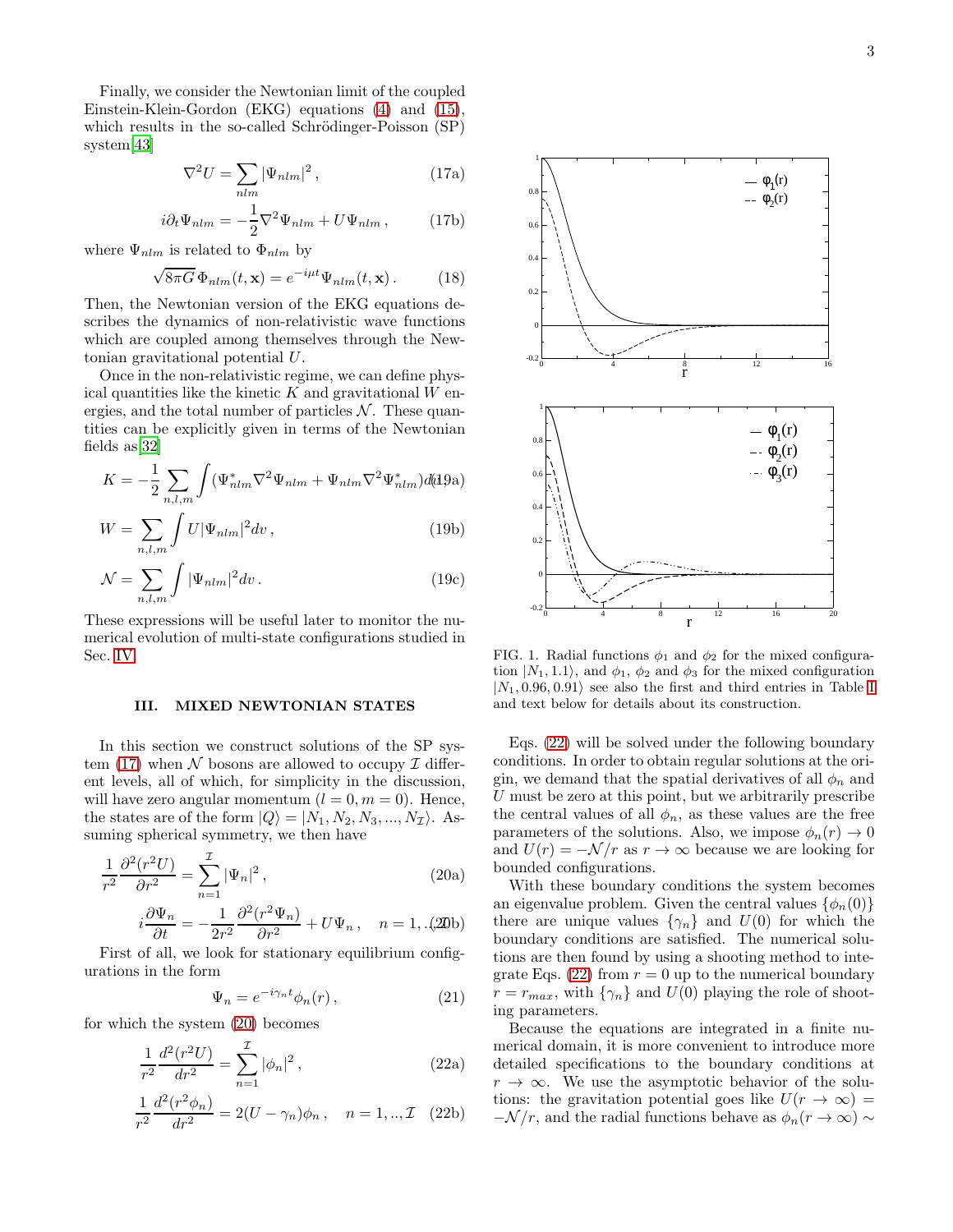| State                     | $\phi_n(0)$                              | $\gamma_n$                                                | ĸ     |          |       |
|---------------------------|------------------------------------------|-----------------------------------------------------------|-------|----------|-------|
| $ N_1, 1.1\rangle$        | $\phi_2(0) = 0.756$                      | $\gamma_1 = -1.033, \gamma_2 = -0.574$                    | 1.846 | $-3.691$ | 3.493 |
| $ N_1, 1.6\rangle$        | $\phi_2(0) = 0.934$                      | $\gamma_1 = -1.163, \gamma_2 = -0.677$                    | 2.272 | $-4.544$ | 3.945 |
| $ N_1, 0.96, 0.91\rangle$ | $\phi_2(0) = 0.710, \ \phi_3(0) = 0.543$ | $\gamma_1 = -1.185, \gamma_2 = -0.712, \gamma_3 = -0.471$ | 2.407 | $-4.819$ | 4.520 |

<span id="page-3-0"></span>TABLE I. Central values of excited states  $\phi_n(0)$ , eigenvalues  $\gamma_n$ , kinetic K and gravitational W energies, and the total number of particles N of three mixed states, all of them with  $\phi_1(0) = 1.0$ . The labeling of the mixed states is in terms of the  $\eta$ parameters defined in Eq. [\(25\)](#page-3-1). See text bellow for details.

 $\exp(-\sqrt{-2\gamma_n}r)$ . Then, more suitable boundary conditions are

<span id="page-3-2"></span>
$$
U(r_{max}) + r_{max}U'_{max} = 0, \qquad (23a)
$$

$$
\phi'_n(r_{max}) + \sqrt{2\gamma_n^2} \phi_n(r_{max}) = 0. \tag{23b}
$$

The shooting procedure is then used for different values of  $r_{max}$ . As  $r_{max}$  is increased the shooting parameters converge, and we choose as solutions those which satisfy the boundary conditions [\(23\)](#page-3-2) within a prescribed tolerance.

Before we show the numerical results we make some remarks about notation. In the case when all the particles are in the one same level, the system [\(22\)](#page-2-3) consists of only one Schrödinger equation and only one wave function in the source term of the Poisson equation. Such system has been widely studied in [\[32\]](#page-13-17), where several solutions  $\{\phi_n, \gamma_n, U\}$  have been calculated.

The main difference between the functions  $\phi_n$  is that they have  $(n-1)$ -nodes in their radial profile. The state corresponding to the zero-node function  $\phi_1$  has the lowest (negative) total energy  $E = K + W$ , the lowest energy eigenvalue  $\gamma_1$ , and is correspondingly the less massive; this state is called the ground state. The other solutions with nodes are more massive and have larger energy values than the ground state; they are called excited states.

In this spirit, we shall call mixed states to those configurations in which single states  $\phi_n$  are present simultaneously. For instance, the simplest mixed state configuration consists of the ground state  $\phi_1$  and the first excited state  $\phi_2$ , and then it is characterized by quantum state  $|N_1, N_2\rangle$ . In the next section we construct some of these configurations.

#### <span id="page-3-5"></span>A. Ground-first mixed states  $|N_1, N_2\rangle$

Let us start with the simplest mixed state, that composed of the ground state  $\phi_1$  plus the first excited state  $\phi_2$ . At this point, it is not necessary to solve Eqs. [\(22\)](#page-2-3) for each possible pair  $(\phi_1(0), \phi_2(0))$  in order to find the complete space of solutions.

Instead, it is worth to use the scaling symmetry that the complete SP system obeys[\[32\]](#page-13-17); for the particular case here, it reads

<span id="page-3-3"></span>
$$
\{\phi_1, \phi_2, \gamma_1, \gamma_2, U, r\} \rightarrow \qquad (24)
$$
  

$$
\{\lambda^2 \hat{\phi}_1, \lambda^2 \hat{\phi}_2, \lambda^2 \hat{\gamma}_1, \lambda^2 \hat{\gamma}_2, \lambda^2 \hat{U}, \lambda^{-1} r\},
$$

where  $\lambda$  is an arbitrary parameter.

This means that once we have found a solution to the SP system for given values of  $(\hat{\phi}_1(0), \hat{\phi}_2(0))$ , there is a complete set solutions each of which are related to each other just by the scaling transformation [\(24\)](#page-3-3). This set we will call it a family of solutions. Different families are then found by taking different central values of  $(\hat{\phi}_1(0), \hat{\phi}_2(0)).$ 

The central values  $\phi_1(0), \phi_2(0)$  of the solutions in a family, as a consequence of the scaling relation [\(24\)](#page-3-3), will be located along the straight line defined by the origin and the given point  $(\hat{\phi}_1(0), \hat{\phi}_2(0))$  on the plane  $\phi_1, \phi_2$ . Therefore, once all the solutions with the same value  $\hat{\phi}_1(0)$  and different  $\hat{\phi}_2(0)$  are known, and their respective families have been calculated, the complete space of solutions can be constructed as the collection of all families of solutions. For simplicity in the notation, we will drop the caret symbol from the field quantities, in the understanding that we are dealing with scaled quantities.

Useful quantities to characterize mixed states are the ratios of the number of particles in different states with respect to the ground state; we define these ratios as

<span id="page-3-1"></span>
$$
\eta_n \equiv \mathcal{N}_n / \mathcal{N}_1 \,, \tag{25}
$$

where by definition  $\eta_1 = 1$ , and the total number of particles is  $\mathcal{N} = \mathcal{N}_1(1 + \eta_2 + \eta_3 + \cdots)$ . Notice that  $\eta_n$  are invariant quantities under the scaling relationship [\(24\)](#page-3-3).

We calculated solutions with  $\phi_1(0) = 1$  for different values of  $\phi_2(0)$ , and we observed that  $\eta_2$  increases monotonically as  $\phi_2(0)$  grows, starting at the value  $\eta_2 = 0$ when  $\phi_2(0) = 0$  (no particles in the excited state,  $N_2 =$ 0). This behavior of  $\eta_2$  allows us to choose it as a free parameter instead of  $\phi_2(0)$ , and then  $(\phi_1(0), \eta_2)$  will be the representative parameters in the construction of the solutions. This is a convenient option because, as we will see in the next section, there is evidence that the stability under radial perturbations of a ground-first state depends mainly on the values of  $\eta_2$ .

In order to fix the value of  $\eta_2$ , it is necessary to add the differential expressions for the number of particles  $\mathcal{N}_i$ 

<span id="page-3-4"></span>
$$
\frac{d\mathcal{N}_n}{dr} = \phi_j^2 r^2 \,, \quad n = 1, \dots, \mathcal{I} \,, \tag{26}
$$

in the system [\(22\)](#page-2-3). The boundary conditions for these equations are given at the origin  $N_n(0) = 0$ , and the desired value of  $\phi_2$  is imposed at  $r_{max}$ . We then solve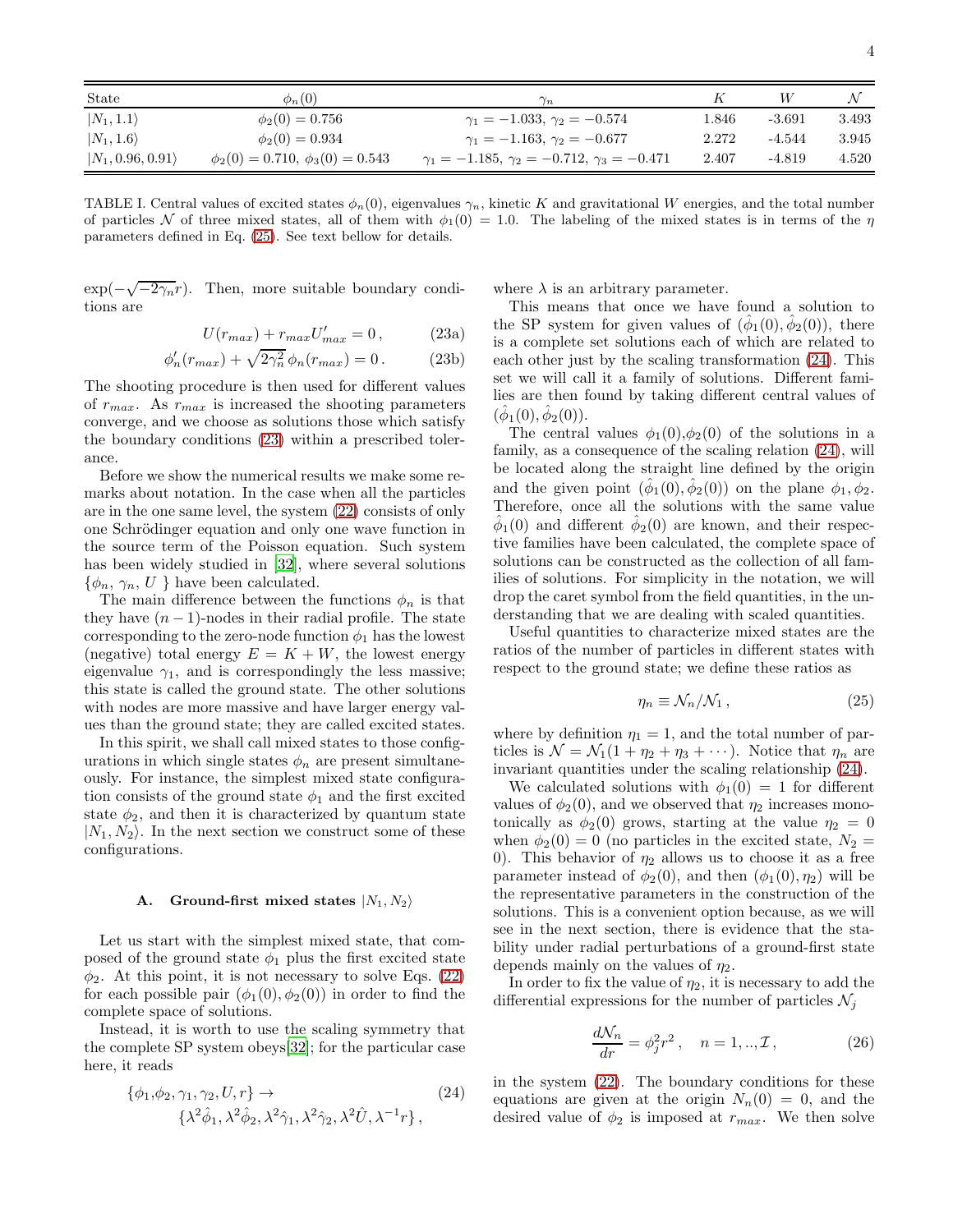the system of equations [\(22\)](#page-2-3) and [\(26\)](#page-3-4) using a shooting method; this time, however, the shooting parameters are  $\eta_2(0), \, \gamma_1, \, \gamma_2 \text{ and } U(0).$ 

Once again, the complete space of configurations is formed by the collection of families of solutions, each one characterized by the same value of  $\hat{\phi}_1(0)$  and different  $\eta_2$ . As a consequence of [\(24\)](#page-3-3), the physical quantities of the solutions for each family will be related by

$$
\{N_1, N_2, K, W\} \rightarrow \qquad (27)
$$

$$
\{\lambda \hat{N}_1, \lambda \hat{N}_2, \lambda^3 \hat{K}, \lambda^3 \hat{W}\}.
$$

In the top panel of fig. [1](#page-2-4) we show typical radial functions of a (mixed) ground-first state, the zero-node radial function corresponds to the ground state whereas the one-node radial function corresponds to the first excited state. The mixed state was constructed with  $\phi_1(0) = 1.0$ and  $\eta_2 = 1.1$ , and so we labeled it as  $|\mathcal{N}_1, 1.1\rangle$ .

In the first row of Table [I,](#page-3-0) we show the scalar field central value for the excited state  $\phi_2(0)$ , the frequencies for both states,  $\gamma_1$  and  $\gamma_2$ , as well as the kinetic and the gravitational energies, and the total number of particles of the system. The same quantities are shown in the second row of the same table for the mixed state  $|N_1, 1.6\rangle$ , which was constructed with  $\phi_1(0) = 1.0$  and  $\eta_2 = 1.6$ .

Following a similar procedure to the explained above we also constructed systems where particles are coexisting in the ground state and in the first and second excited states. In the bottom panel of Fig. [1,](#page-2-4) we show the radial functions for one of those systems with  $\phi_1(0) = 1.0$ , and  $\eta_2 = \eta_3 = 1.0$ ; we called it  $|\mathcal{N}_1, 1.0, 1.0\rangle$ .

In Table [I](#page-3-0) we show its energy eigenvalues  $\gamma_{1,2,3}$  and other physical quantities. We were able to verify that, within the limitations imposed by the numerical error, all configurations we could find satisfy the virialization condition  $2K + W = 0$ .

We constructed several ground-first states for different values of  $\phi_1(0)$  and  $\eta_2$ . In Fig. [3,](#page-5-1) we plot the total energy of each system in terms of the number of particles in the ground state and first excited states,  $N_1, N_2$ . It is possible to notice that the total energy for each system is negative, which implies that they are gravitationally bounded objects.

In Fig. [4,](#page-5-2) the energy eigenfrequencies  $\gamma_1$  and  $\gamma_2$  are shown; for all configurations  $\gamma_1 < \gamma_2$ . Finally, in Fig. [5,](#page-5-3) the kinetic energy of each state,  $K_1$  and  $K_2$ , is shown. In contrast with the behavior of the eigenfrequencies, there are configurations for which  $K_1 < K_2$  if  $\eta_2 > 1$ , whereas  $K_1 > K_2$  if  $\eta_2 < 1$ .

## B. Mixed states as a generalization of single states

We want to show now that mixed states are generalizations of single states. As mentioned before, if the number of particles  $\mathcal N$  in an single state is fixed, whatever the ground or any of the excited states, the total energy E takes a fixed value because of the eigenvalue



<span id="page-4-0"></span>FIG. 2. Comparison of the total energy  $E = K + W$  of a ground-first configuration with a fixed number of particles  $\mathcal{N} = \mathcal{N}_1 + \mathcal{N}_2 = 2.0622$ , with two single-state configurations with the same number of total particles: one ground singlestate, and one first excited single-state. The total energy depends upon the fraction  $\eta_2 = \mathcal{N}_2/\mathcal{N}_1$ , see Eq. [\(25\)](#page-3-1). If  $\mathcal{N}_1 \gg \mathcal{N}_2$ , E goes to the energy value of the ground singlestate; if  $\mathcal{N}_1 \ll \mathcal{N}_2$ , then E goes to the energy value of the first excited single-state. We make a similar comparison with  $\gamma_2$ . If  $\mathcal{N}_1 \gg \mathcal{N}_2$ ,  $\gamma_2$  takes very large negative values, whereas if  $\mathcal{N}_1 \ll \mathcal{N}_2$ , then  $\gamma_2$  approaches the value corresponding to a first excited single-state.

problem; this value however increases for larger number of nodes in the radial profile.

This behavior of E changes radically if the same number of particles  $N$  are distributed in a mixed configuration. Now, the total energy of the system  $E$  can take values from a continuum interval depending on how the particles populate the states of the mixed state.

In particular, for a ground-first configuration the total energy is a monotonically increasing function of  $\eta_2$ . If  $\eta \sim 0, E \to E_1^{\text{(single)}}$ , where  $E_1$  is the total energy of a single ground state composed of  $N$  particles. On the other hand, if the particles are moved from the ground to the first excited state, the total energy of the mixed state takes continuum values, and  $E \to E_2^{\text{(single)}}$ , where  $E_2^{\text{(single)}}$  is the total energy of a single first state, as the ground state is depopulated (in other words,  $\eta_2 \to \infty$ ).

In Fig. [2](#page-4-0) we show this behavior of the total energy for a system of with a fixed total number of particles  $\mathcal{N} = 2.0622$ . Notice that the values are within the range  $E_1^{\text{(single)}} < E < E_2^{\text{(single)}}$ . The same kind of behavior was found for all other characteristic quantities, like the eigenfrequencies  $\gamma_n$ , see also Fig. [2.](#page-4-0)

From this perspective, we can say that, given a system of  $N$  particles in a single-state configuration, it is possible to change the properties of the quantities attached to it by moving particles away to populate other excited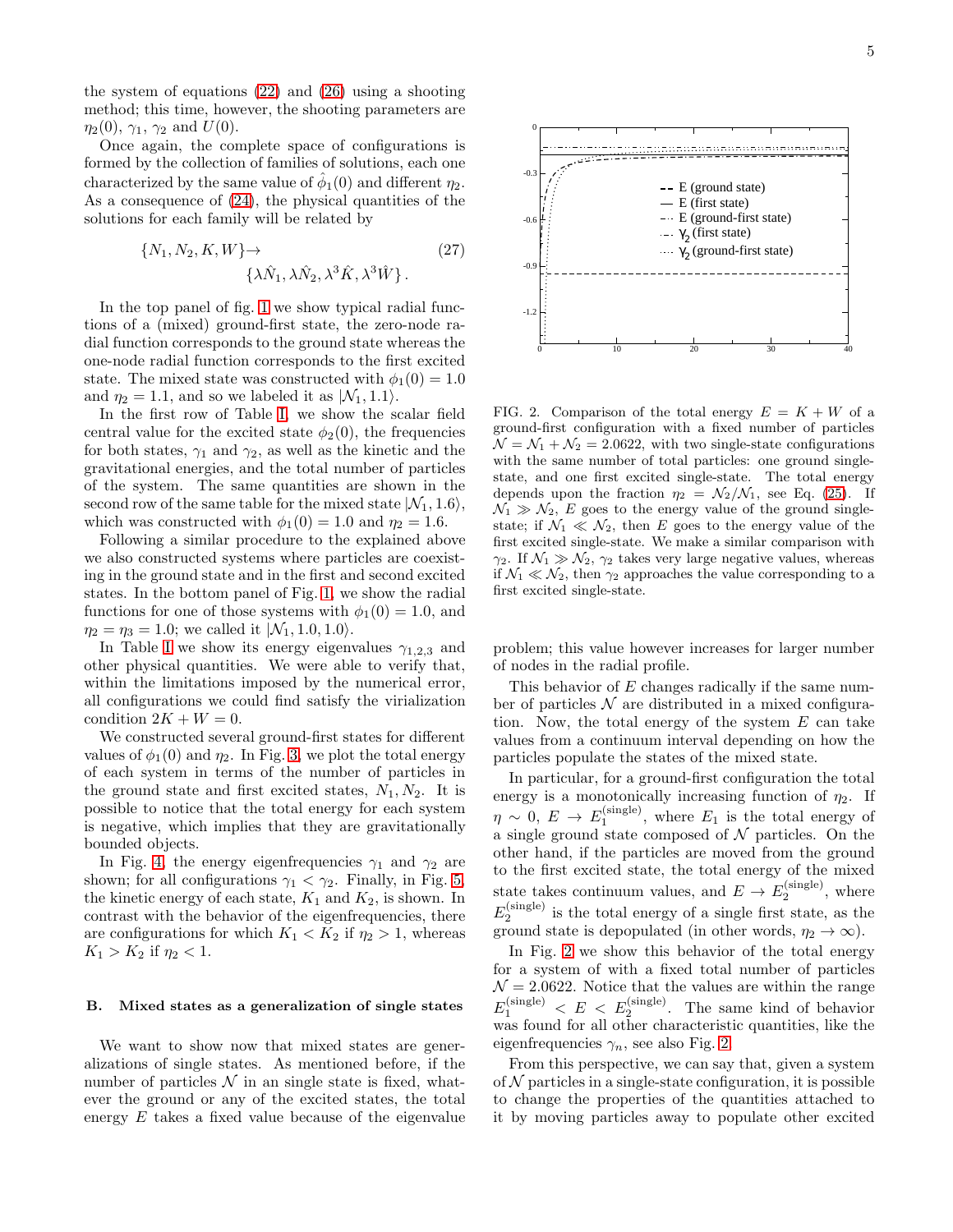

<span id="page-5-1"></span>FIG. 3. Total energy of ground-first configurations in terms of  $\mathcal{N}_1$  and  $\mathcal{N}_2$ . All of them are negative, which implies that the systems are gravitationally bounded.



<span id="page-5-2"></span>FIG. 4. Frequency eigenvalues  $\gamma_1$  and  $\gamma_2$  of ground-first configurations in terms of  $\mathcal{N}_1$  and  $\mathcal{N}_2$ . For all the configurations it is satisfied that  $|\gamma_2| < |\gamma_1|$ .

states.

## <span id="page-5-0"></span>IV. STABILITY OF MIXED STATES UNDER SMALL PERTURBATIONS

In order to promote the existence of mixed states beyond the mathematical context, it is first necessary to prove their stability. It is known that when all the particles are in the ground or in an excited state, the configuration is stable under small radial perturbations that strictly conserve the number of particles,  $\delta N = 0$  [\[17](#page-13-12), [32\]](#page-13-17).

Instead, if the system is considered open, so that  $\delta N =$ 0 is not demanded, an excited state emits particles, loses its nodes, and eventually settles down on to a ground state[\[30,](#page-13-16) [32](#page-13-17)]. On the contrary, ground states can tolerate perturbations for which  $\delta N \neq 0[44]$  $\delta N \neq 0[44]$ , and it is in this sense that ground states are said to be stable, whereas excited states are unstable.

It is then expected that the excited state of a groundfirst configuration should remain unstable if there are very few particles in the ground state. However, the re-



<span id="page-5-3"></span>FIG. 5. Kinetic energy for each separate state  $K_1$ ,  $K_2$ , in a ground-first configuration in terms of  $\mathcal{N}_1$  and  $\mathcal{N}_2$ . The systems with  $K_1 > K_2$  correspond to  $\eta_2 < 1$  ( $\mathcal{N}_1 > \mathcal{N}_2$ ), whereas those with  $K_1 < K_2$  correspond to  $\eta_2 > 1$  ( $\mathcal{N}_1 < \mathcal{N}_2$ ).

sults in the previous section show that the properties of excited states change depending on how many particles populate the ground state.

This is actually the case of stability. We found that, by adding particles to the ground state, it is possible to construct ground-first configurations for which, under open conditions, the mixed state is stable under radial perturbations. As particles do not interact directly one with each other, the change in the stability of the excited state is produced just by the gravitational interaction with the ground state.

Stability studies of single configurations have been done with perturbation theory and full numerical evolutions. In principle, the stability of mixed states can be also studied perturbatively (a work that is worth a separate manuscript). Instead, we have chosen to evolve numerically mixed states not only to determine their stability, but also their late time behavior. We have done this for several ground-first configurations with different values of  $\eta_2$ .

#### <span id="page-5-4"></span>A. Numerical perturbation

The evolution of the mixed states is done by solving the discretized version of the time dependent SP system [\(20\)](#page-2-2), taking as the initial data the functions of the different unperturbed states  $\Psi_n$ , see Eq. [\(21\)](#page-2-5), constructed in the previous section. We consider no perturbations other than those introduced by the finite differencing error in the numerical integration.

The procedure followed in the construction of the solutions to Eqs. [\(20\)](#page-2-2) can be summarized as follows.

1. The numerical grid is populated with the initial data

$$
\Psi_n^N(t_0=0,k\Delta r)=\phi_n(k\Delta r),
$$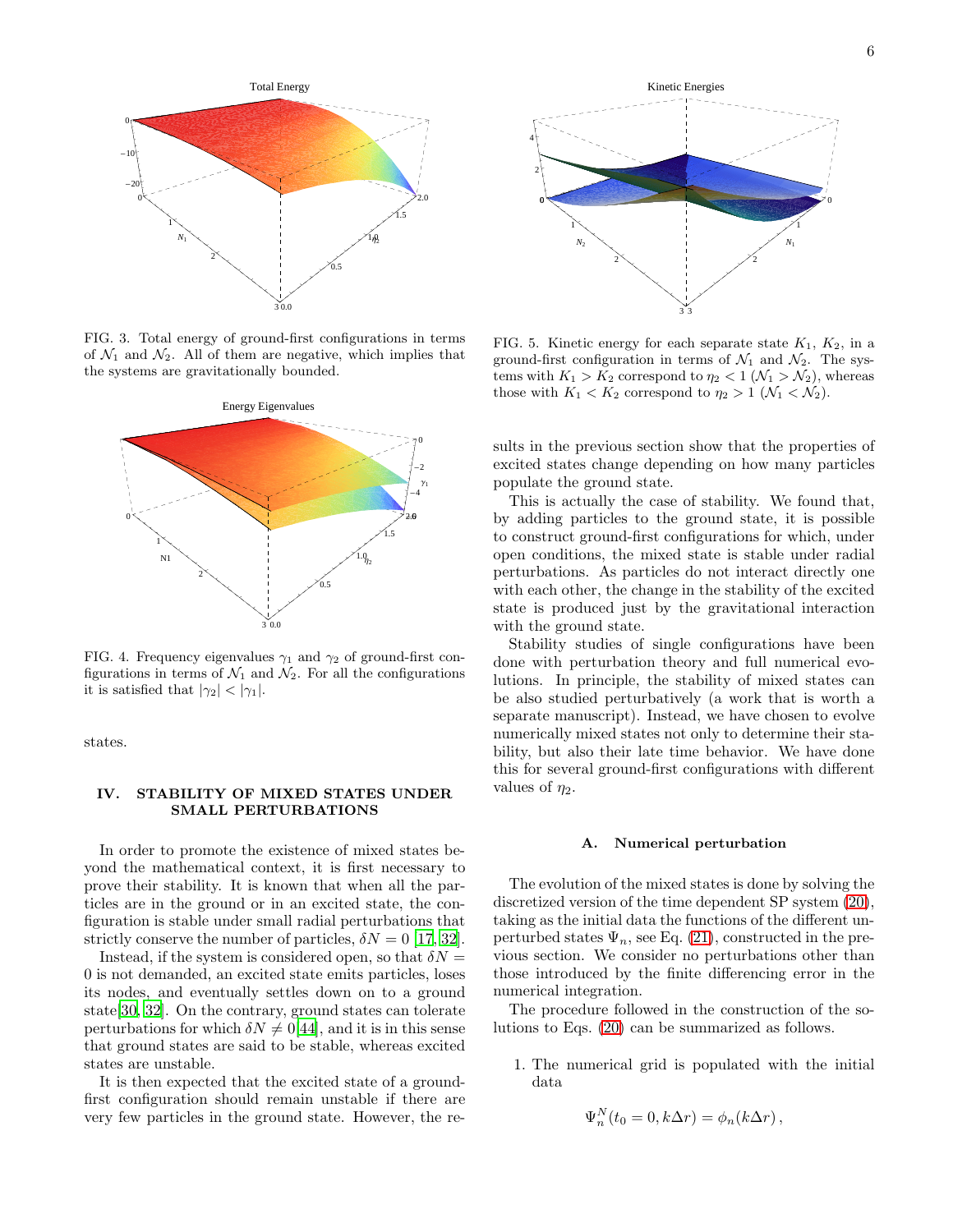where  $t_0$  is an arbitrary initial time that we choose to be zero,  $\Delta r$  is the spatial resolution of the grid, the super-index N labels the discretized numerical solution,  $k$  is an integer that labels the grid and  $n$ runs from  $1 \ldots \mathcal{I}, \mathcal{I}$  the number of populated states.

- 2. The gravitational potential  $U^N(0, k\Delta r)$  is obtained by introducing  $\Psi_n^N$  in Eq. [\(20\)](#page-2-2).
- 3. Using the obtained gravitational potential  $U^N$ in Eqs. [\(20\)](#page-2-2), each populated state of the system is leaped forward in time a step  $\Delta t$  getting  $\Psi_n^N(\Delta t, k\Delta r)$ .
- 4. Repeating  $j 1$  times the steps 2 and 3 above we obtain  $\Psi_n^N(j\Delta t, k\Delta r)$  and  $U^N((j-1)\Delta t, k\Delta r)$ .

Because the SP system is discretized in order to solve it numerically, it is expected that the numerical solution  $\Psi_n^N$  differs from the equilibrium value  $\Psi_n$  in Eq. [\(21\)](#page-2-5) by a numerical error  $\Delta \Psi_n$ , i.e.,

$$
\Psi_n^N(j\Delta t, k\Delta r) = e^{-i\gamma_n j\Delta t} \phi_n(k\Delta r) + \Delta \Psi_n(j\Delta t, k\Delta r).
$$
\n(28)

We then say that the system is perturbed without considering an explicit perturbation, because the numerical error  $\Delta \Psi_n$ , that comes from the discretization, is considered as the perturbation itself; in fact,  $\Psi_n^N$  behaves like a perturbed  $\Psi_n$  during the evolution.

We have to stress that during the numerical evolution we allow the system to eject particles. With the implemented open boundary conditions in the code, the condition for which the number of particles has to be preserved is not maintained.

# <span id="page-6-1"></span>B. Perturbing the ground state

In Ref. [\[32\]](#page-13-17) the discretization error was used to perturb a single ground state in order to study its stability and it was shown that the numerical evolution reproduces the results obtained with perturbation theory. Here we give a brief account of this result.

Using perturbation theory to first order, when a single ground state function  $\Psi_1 = \phi_1(r) e^{-i \gamma_1 t}$  is perturbed with a small radial perturbation  $\delta\Psi_1$ , keeping the number of particles constant, a new oscillation mode  $\sigma$  appears in the perturbed system  $\Psi_{pert} = \Psi_1 + \delta \Psi_1$ . It is found that  $\delta\Psi_1$  is regular, spatially localized, and has an harmonic time dependence (such time-dependence involves not only the new oscillation mode  $\sigma$ , but also the eigenvalue  $\gamma_1$ ). The system is then said to be stable under small radial perturbations.

A quantity that gives relevant information about the new oscillation mode is the perturbed density. The ground state non-perturbed density  $\rho_1 = |\Psi_1|^2$  is time independent, whereas the perturbed one  $\rho_{pert} = |\Psi_{pert}|^2$ has an harmonic time dependence and oscillates with an

angular frequency  $2\pi\sigma$ . To first order in  $\delta\Psi_1$ , the perturbed density is

<span id="page-6-0"></span>
$$
\rho_{pert} = |\Psi_1 + \delta \Psi|^2 = \rho_1(r) + \delta \rho(r) \cos(2\pi \sigma t). \tag{29}
$$

These perturbed ground state properties are also found when the ground state is evolved numerically without considering any explicit perturbation, except for that inherent to the discretization. Using as initial data the time independent function  $\phi_1$  of a ground state, its temporal behavior is obtained as explained in the previous subsection. A quantity that is monitored throughout the evolution is the function  $\text{Re}[\Psi_1^N(0,t)]$ , which behaves harmonically in time as expected. Its Fourier Transform (FT) shows a main harmonic mode that matches the eigenfrequency  $\gamma_1$  of the unperturbed ground state.

The density  $\rho_1^N(t,0) = |\Psi_1^N(t,0)|^2$  also shows an harmonic behavior in agreement with the perturbative result [\(29\)](#page-6-0). It oscillates around the value of the nonperturbed density  $\rho_1$ , and from its FT we observe that its main oscillation mode coincides with  $\sigma$ . Finally, even with the open boundary conditions in the numerical code, the number of particles does not change, which is consistent with the results of perturbation theory.

### C. Perturbing stable mixed states

In order to study the stability of a mixed state, we evolve it following the steps described in [IV A.](#page-5-4) The general idea is to compare the behavior of  $\text{Re}[\Psi_n^N(t,0)],$  $\rho_n^N(t,0)$ , and the number of particles  $\mathcal{N}_n^N(t)$  for each occupied state with the behavior of the corresponding quantities for a single ground state. We can conclude that there is evidence of the stability of the mixed configuration if those behaviors are similar.

In fig. [6,](#page-7-0) we show the numerical evolution of  $\text{Re}[\Psi_n^N(t,0)]$  for a ground-first configuration with  $\eta_2 =$ 1.1, i.e., a  $|N_1, 1.1\rangle$  state. The wave functions behave harmonically, and their FTs, presented in Fig. [7,](#page-7-1) show that the main harmonic mode of each  $\Psi_n^N$  corresponds to the angular frequency  $\gamma_n$  of the unperturbed  $\Psi_n$ .

Furthermore, in Fig. [8](#page-8-0) we show the numerical values of the central densities  $\rho_n^N = |\Psi_n^N(t, 0)|^2$ , and it is clear that they oscillate closely around the value of the unperturbed densities (which are formally time-independent),  $\rho_1$  =  $|\phi_1|^2 = 1.0$  and  $\rho_2 = |\phi_2|^2 = 0.572$ .

The bounded oscillations suggest that the numerical perturbations of each  $\Psi_n$  are spatially localized and have an harmonic time dependence. In the bottom panel of Fig. [8,](#page-8-0) we show the central value of the total density  $\rho^N = \rho_1^N + \rho_2^N$ , with its corresponding FT in Fig. [9.](#page-8-1) As in the case of a single ground state, for which its quasinormal mode is the mean harmonic mode of the perturbed density, we expect that the mean harmonic mode shown in this figure corresponds to the characteristic oscillation mode of the perturbed state  $|\mathcal{N}_1, 1.1\rangle$ .

In Fig. [10,](#page-9-0) we verify that the number of particles for each occupied state is conserved separately, so that the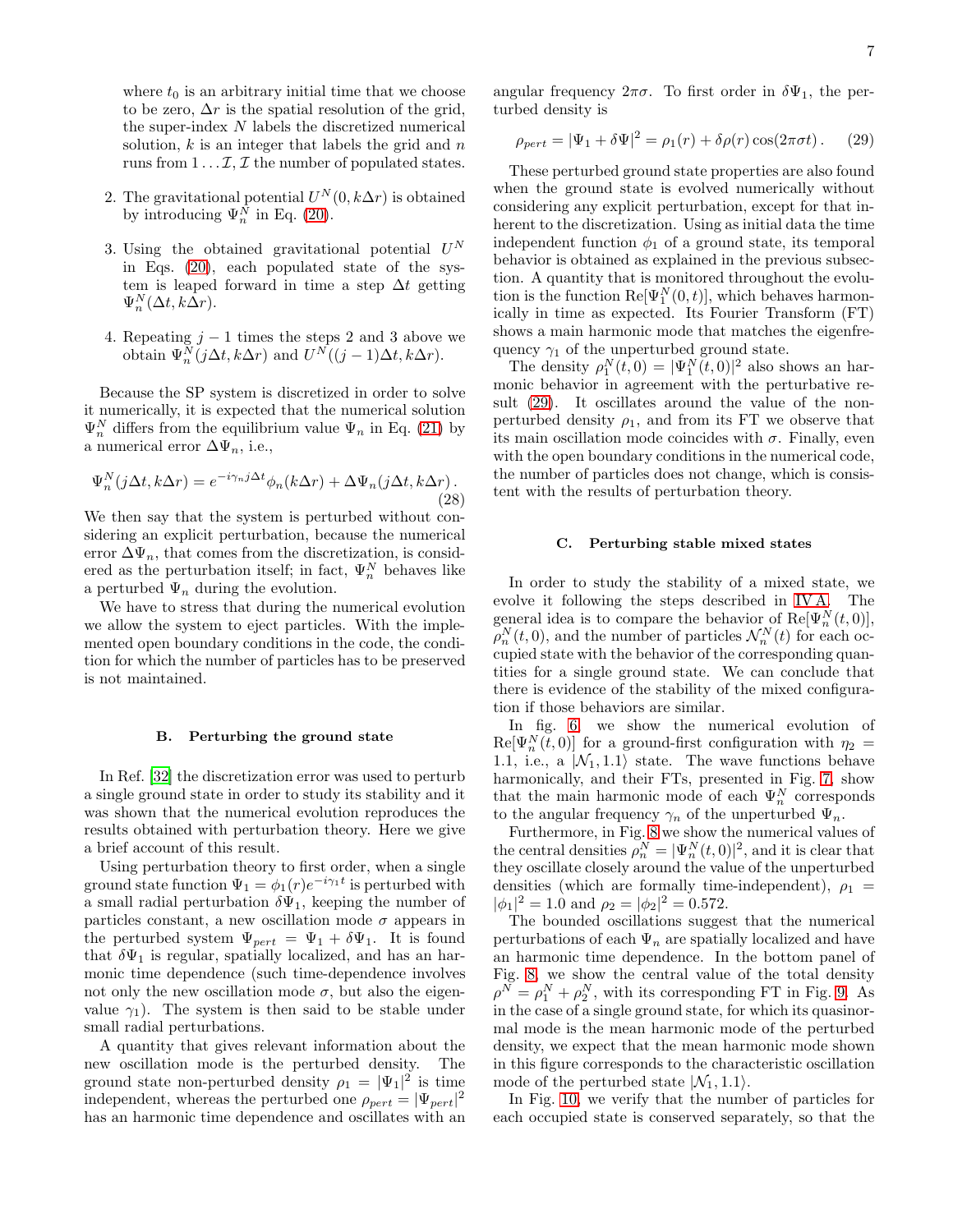

<span id="page-7-0"></span>FIG. 6. Evolution of  $\text{Re}[\Psi_1^N(t,0)]$  (top) and  $\text{Re}[\Psi_2^N(t,0)]$  (bottom) for the mixed state  $|N_1, \eta_2\rangle$ . An harmonic behavior is observed, and the oscillation modes can be read from the corresponding FFT shown in Fig. [7.](#page-7-1)

same happens for the total number of particles. In the bottom panel of Fig. [10,](#page-9-0) the relation  $2K + W$  for the system is presented, which in turn shows that the configuration remains virialized during the evolution.

#### <span id="page-7-3"></span>D. Perturbing unstable mixed states

We performed the evolution for several ground-first states with  $\phi_1(0) = 1.0$  and different values of  $\eta_2$ . A general result is that if  $\eta_2 < 1.1$  the mixed state behaves similarly as the state  $|N_1, 1.1\rangle$ . That is, each state of the configuration evolves harmonically with the main angular frequency  $\gamma_n$  of the unperturbed wave function  $\Psi_n$ , the oscillations of the central densities  $\rho_n^N$  are bounded, and the number of particles in each state is conserved. We take for granted that these characteristics are evidence



<span id="page-7-1"></span>FIG. 7. (Top) FFT of  $\text{Re}[\Psi_1^N(t,0)]$  for the  $|N_1,\eta_2\rangle$  mixed state. The main mode at  $f = 0.164$  corresponds to the angular frequency  $2\pi f = 1.033$  which coincides, in good approximation, with the value of  $\gamma_1$  of the unperturbed wave function  $\Psi_1$ , see Table [I.](#page-3-0) (Bottom) FFT of  $\text{Re}[\Psi_2^N(t,0)]$  for the  $|N_1,\eta_2\rangle$ mixed state; the main mode at  $f = 0.091$  corresponds to the angular frequency  $2\pi f = 0.574$ , which also coincides with the value of  $\gamma_2$  of the unperturbed wave function  $\Psi_2$ , see Table [I.](#page-3-0)

of the stability of these ground-first configurations.

On the other hand, the evolution of configurations with  $\eta_2 > 1.1$  differ considerably. In the top panel of Fig. [12](#page-10-1) we show the early evolution of the central densities  $\rho_n^N$  for a ground-first configuration with  $\phi_1(0) = 1.0$  and  $\eta_2 = 1.6$ , which is the state  $|N_1, 1.6\rangle$ .

At the beginning, they just oscillate around the values of the unperturbed initial state,  $\rho_1(0) = 1.0$  and  $\rho_2(0) = 0.873$ . However, after a while the amplitudes of the oscillations start to grow. In fact there is a period of time in which it is possible to fit each  $\rho_n^N$  with a function of the form

<span id="page-7-2"></span>
$$
\rho_n \simeq a_1 e^{a_2 t} \cos(a_3 t + a_4), \qquad (30)
$$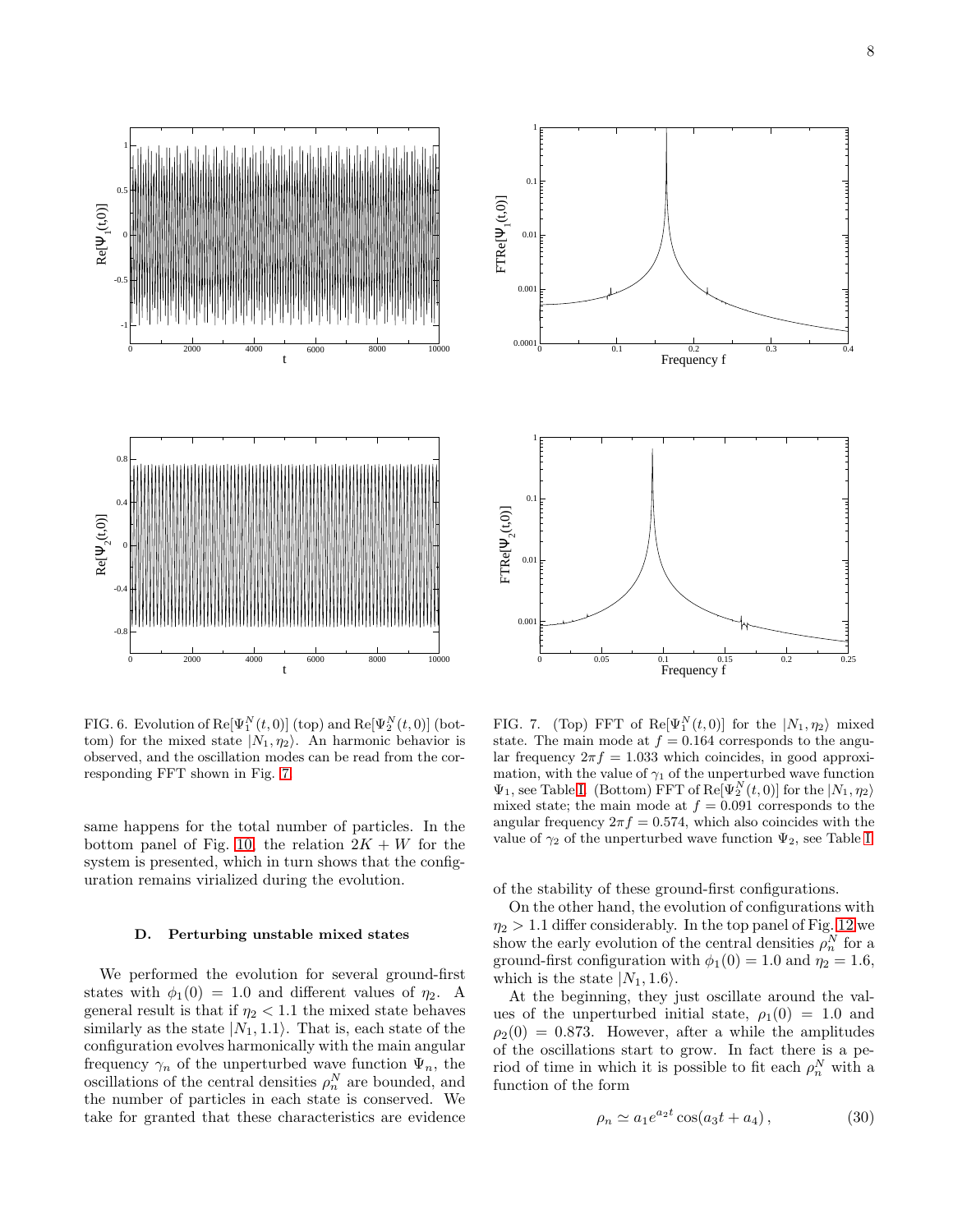

<span id="page-8-0"></span>FIG. 8. (Top) The perturbed central densities  $\rho_n^N$  =  $|\Psi_n^N(t,0)|^2$  for the  $|N_1,\eta_2\rangle$  configuration are shown. They oscillate around the constant density values of the unperturbed states, corresponding to  $\rho_1 = 1.0$  and  $\rho_2 = 0.485$ . Such oscillatory behavior is the expected one for stable states (see Sec. [IV B](#page-6-1) for details). (Bottom) Overlap between  $\rho^N(\Delta r)$ and  $4(\rho^N(\Delta r/2) - \rho^N(\Delta r/4)) + \rho^N(\Delta r/2)$ . This plot shows that the numerical evolution is second order convergent.

where the a's are constants. This behavior suggest that the perturbations of the states  $\Psi_n$ , besides their harmonic time dependence, are exponentially unstable since  $a_2 > 0$  in general.

From Fig. [12,](#page-10-1) it is possible to infer that the exponential growth of the density amplitude of the excited state, which starts almost from the very beginning of the evolution, acts as a trigger for the instability of the complete configuration. For completeness, we show in the top panel of Fig. [11](#page-9-1) the convergence of  $\rho_{12}^N(t,0)$  for different spatial resolutions. We can conclude that the exponential growth of perturbations is a physical characteristic and not a spurious numerical result.



<span id="page-8-1"></span>FIG. 9. FFT of the numerically-perturbed total density  $\rho^{N}(t,0)$ . The main mode appears at  $f = 0.065$ , which should correspond to the quasinormal mode of oscillation of the perturbed configuration.

Moreover, the number of particles in each state of the configuration  $|N_1, 1.6\rangle$  is not conserved. In Fig. [14](#page-11-0) we show that both the ground and the first excited states lose particles. Even more, the behavior of each  $\text{Re}[\Psi_n^N(t,0)]$  also shows that their angular frequency change with time, and that only at the early stages of the evolution the frequencies coincide with the unperturbed values  $\gamma_1 = -1.163$  and  $\gamma_2 = -0.677$ , see the top panel of Fig. [13](#page-11-1) (the way in which the plotted quantities are computed is explained in the next section). Therefore, the configuration  $|N_1, 1.6\rangle$  is not stable.

We performed the evolution for several configurations with different values of  $\eta_2 > 1.2$ , and we noticed that the speed of growth of the perturbation amplitudes increases for larger values of  $\eta_2$ . In order to quantify the speed of growth in terms of  $\eta_2$ , during the early times of the evolution we fit the central density of the excited state  $\rho_2^N$  with a function of the form [\(30\)](#page-7-2).

The values of coefficient  $a_2$  for the exponential coefficient in terms of  $\eta_2$  are plotted in Fig. [10.](#page-9-0) A linear extrapolation indicates that  $a_2 \rightarrow 0$  as  $\eta_2 \rightarrow 1.13$ . As we already found that configurations with  $\eta_2$  < 1.1 do not exhibit exponential growth, then we take  $\eta_2^{\text{tresh}} \sim 1.13$ as a threshold value that separates stable and unstable configurations.

This result has been obtained from configurations with  $\phi_1(0) = 1.0$  and different values of  $\eta_2$ . Since mixed con-figurations obey the scaling symmetry [\(24\)](#page-3-3), for which  $\eta_2$ is an invariant quantity, then this threshold value should hold for all configurations.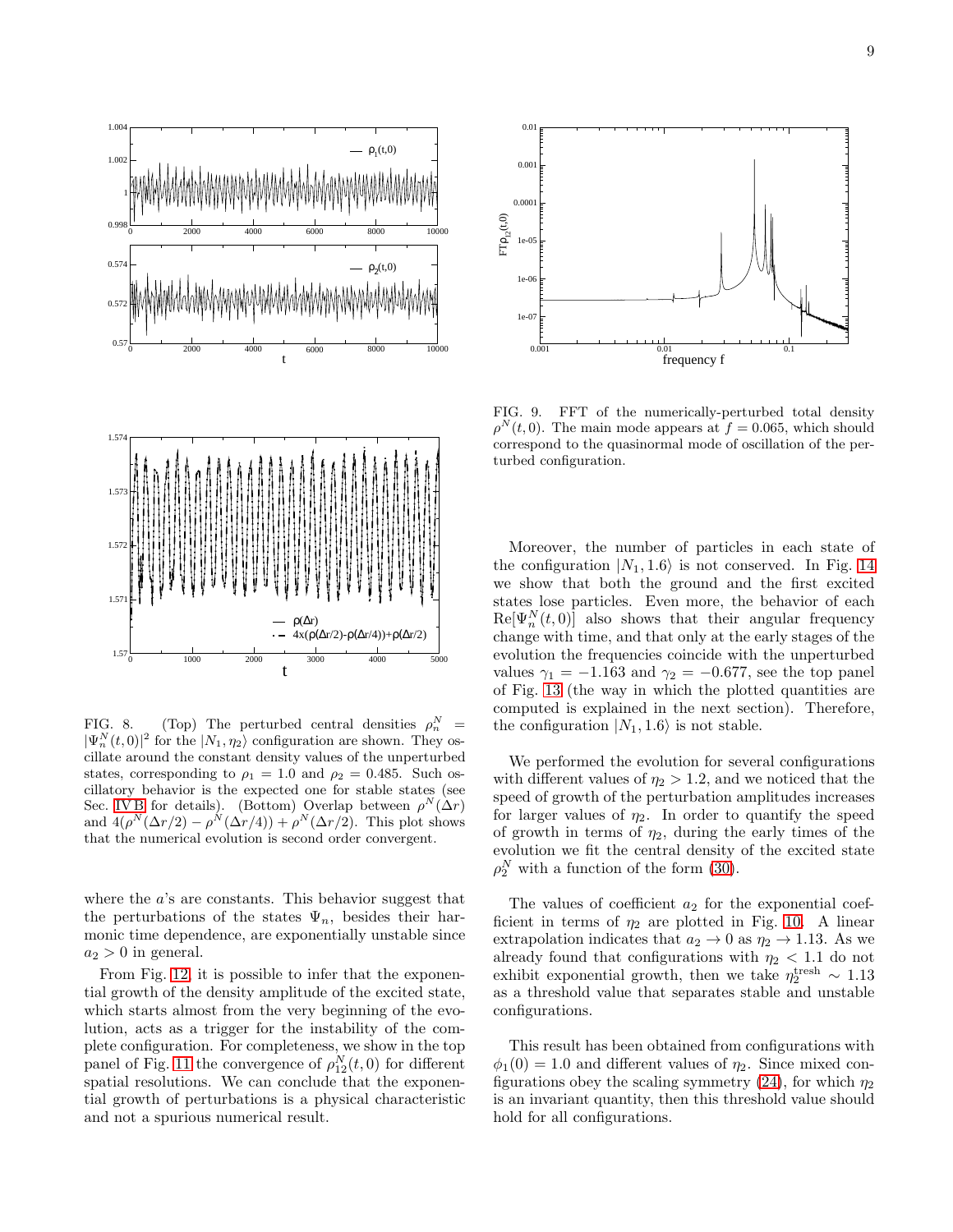

<span id="page-9-0"></span>FIG. 10. (Left) Number of particles for each state of the mixed configuration  $|N_1, \eta_2\rangle$  is shown. It is observed that the number of particles is conserved all along the numerical evolution. (Right) The value  $2K+W$  is shown. Since it oscillates around zero, it is inferred that the mixed configuration is a virialized system

## V. LATE TIME BEHAVIOR OF UNSTABLE MIXED STATES

In this section we present evidence that shows that unstable ground-first configurations, when perturbed, evolve towards a stable configuration, in a process that parallels the evolution of single unstable states into the ground one, see[\[30\]](#page-13-16).

During the stabilization process, we will see that the excited state loses particles and the node in its radial profile disappears. Likewise, the ground state loses particles as well, but a node appears in its radial profile. In any case, it will be possible to identify the final stable configuration the system is settle down onto.

A useful procedure is to follow the evolution of the



<span id="page-9-1"></span>FIG. 11. (Top) The perturbed central density  $\rho_2^N$  of a unstable configuration with  $\eta = 1.6$  is shown. The overlap between  $\rho_2^N(\Delta r) - \rho_2^N(\Delta r/4)$  and  $4(\rho_2^N(\Delta r/2) - \rho_2^N(\Delta r/4))$  show that  $\rho_2^N$  converges at second order. (Bottom) Coefficient  $a_2$  of the exponential function [\(30\)](#page-7-2) used to fit the growth in the oscillations of the  $\rho_2^N$  for different unstable configurations are shown. It is null for the threshold value of  $\eta_2 \simeq 1.13$ , see text for details.

effective eigenfrequency defined by

$$
\gamma_i^N \equiv \frac{1}{\int |\Psi_i^N|^2 dv} \left( -\frac{1}{2} \int \Psi_i^N \nabla^2 \Psi_i^N dv + \int U |\Psi_i^N|^2 dv \right),\tag{31}
$$

which is a generalization of the eigenfrequency obtained from the Schroedinger equation [\(20\)](#page-2-2) in the case of stationary solutions of the form [\(21\)](#page-2-5), i.e.,

$$
\gamma_i = \frac{1}{\int \phi_n^2 dv} \left( -\frac{1}{2} \int \phi_i \nabla^2 \phi_i dv + \int U |\phi_i^2 dv \right). \tag{32}
$$

The precise identification of the final configuration is a tricky task, as the ground and the excited state inter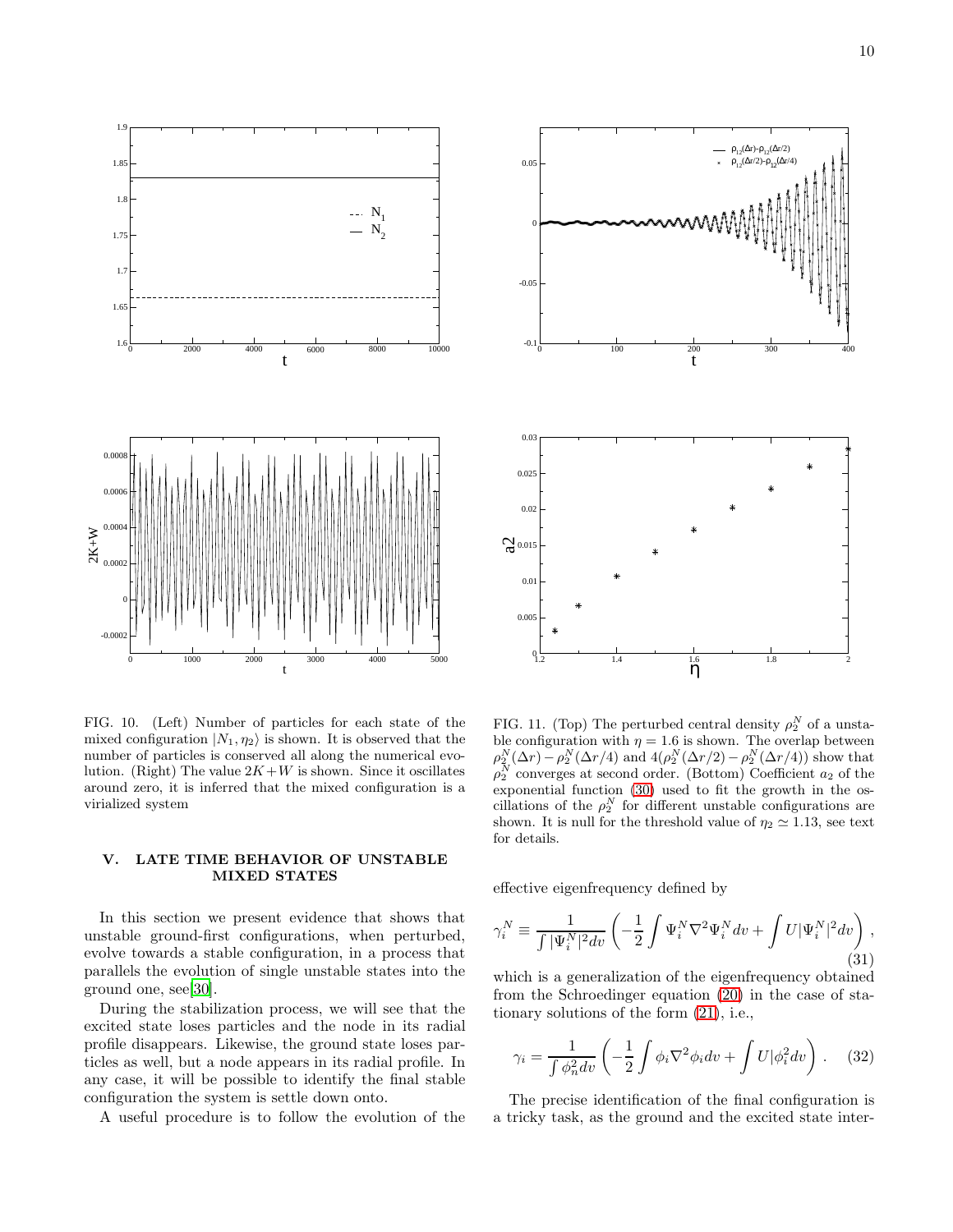change the node in their radial profile during the evolution. We have found that the labeling of the states, whether ground or first excited state, depends basically in the relative values of  $\gamma_1^N$  and  $\gamma_2^N$ . As in the case of stationary solutions, we shall call ground state the state with the lowest value of  $\gamma^N$ .

Now, we are going to describe the main stages in the evolution of the ground-first configuration  $|N_1, 1.6\rangle$  in terms of  $\rho_i^N(t,0)$ ,  $\gamma_i^N(t)$ , and  $\mathcal{N}_i^N(t)$ . At the beginning of the evolution,  $\rho_i^N(t,0)$  oscillate with small amplitude around the unperturbed values  $\rho_1 = 1.0$  and  $\rho_2 = 0.873$ , see the top panel in Fig. [\(12\)](#page-10-1). The same behavior is found for  $\gamma_i^N(t)$ , which oscillate around  $\gamma_1 = -1.163$  and  $\gamma_2 = -0.677$ , see the top panel in Fig. [13.](#page-11-1)

During this stage  $\gamma_1^N \leq \gamma_2^N$ , we can clearly see that the radial profile of  $\text{Re}[\Psi_1^N(t, 0)]$  shows no nodes, whereas  $\text{Re}[\Psi_1^N(t,0)]$  has one node. The number of particles  $\mathcal{N}_i^N$ in each state remains constant, see Fig. [14.](#page-11-0)

Later on, the amplitude of each  $\rho_i^N(t,0)$  starts to grow exponentially as discussed before, see for instance Fig. [12.](#page-10-1) Meanwhile,  $\gamma_i^N$  oscillate with bigger amplitudes and move away from their initial values, in such a way that  $\gamma_2^N$  decreases and  $\gamma_1^N$  increases, see Fig. [\(13\)](#page-11-1). At the same time, the number of nodes in the radial profiles  $\text{Re}[\Psi_i^N(t,0)]$  changes quickly and the number of particles of both states starts to decrease, see Fig. [\(14\)](#page-11-0).

Then the system enters in a stage in which it experiences the most violent changes. The amplitudes of the oscillations of  $\rho_i^N(t,0)$  and  $\gamma_i^N(t)$  becomes larger (Figs. [\(12\)](#page-10-1) and [\(13\)](#page-11-1)), and the values of  $\gamma_i^N(t)$  intersect and continue moving away from each other. The number of nodes in the radial profiles continues changing, and the number of particles of each state decreases quickly, see Fig. [\(14\)](#page-11-0).

Finally, the system relaxes and the values of  $\rho_i^N(t,0)$ and  $\gamma_i^N(t)$  start to converge and oscillate around a fixed value. It can be noticed that  $\gamma_1^N > \gamma_2^N$ , and that the radial profiles have interchanged nodes. Also the number of particles in each state stabilizes around fixed values. All this description strongly suggests that the system is reaching a stable configuration.

In order to verify that the final configuration really corresponds to a stable one, we read from the numerical results a set of parameters that can help us to construct an equilibrium configuration as described in Sec. [III A.](#page-3-5) For the particular case studied here, we find that  $\rho_2^N =$ 0.617 (recall that the excited state became the ground one), and  $\eta_2 = \mathcal{N}_1^N / \mathcal{N}_2^N = 0.544$ .

We then construct an equilibrium configuration with the aforementioned values as input parameters, compute all relevant quantities, and compare them with their (numerically) evolved counterparts. The resulting values are shown and compared in Table [II.](#page-11-2) Based on the fact that those values coincide in good approximation, we can affirm that the unstable configuration  $|N_1, 1.6\rangle$ , evolves towards a stable configuration with  $\eta_2 = 0.544$ and  $\phi_1(0) \approx 1.557$ .

Long evolutions for several configurations for which initially  $\eta_2 > 1.1$  and  $\phi_1(0) = 1.0$ , show that their behavior is very much like the one observed in the unstable configuration with  $\eta = 1.6$ . In all cases, they evolve towards a stable configuration, as exemplified in Fig. [\(15\)](#page-12-4).

Here we have defined another scale-invariant quantity for the ratio between the eigenfrequencies of the equilibrium configurations,

<span id="page-10-2"></span>
$$
\Gamma_n \equiv \gamma_n / \gamma_1 \,, \tag{33}
$$

such that again  $\Gamma_1 = 1$ . We can plot the resulting values of ground-first stationary solutions on the plane  $(\eta_2, \Gamma_2)$ , which are then represented by the solid line in Fig. [15.](#page-12-4) We notice that equilibrium configurations with initial  $\eta_2 > 1.1$  evolve towards an equilibrium configuration with  $\eta_2 < 1.1$ .



<span id="page-10-1"></span>FIG. 12. Evolution of  $\rho_i^N(t,0)$  for a unstable ground-first configuration with  $\eta = 1.6$ . (Top) Early time behavior; (Bottom) late time behavior. The system eventually settles down onto a stable, stationary, configuration.

# <span id="page-10-0"></span>VI. ROTATION CURVES IN SCALAR FIELD GALAXY HALOS

We mentioned before that our main motivation for studying mixed configurations was the possibility that a scalar field would be the dark matter in galaxies. For that, we wanted to explore the capabilities of a scalar field to form realistic galaxy halos.

A crude estimation of rotation curves in mixed states was first presented in Ref.[\[35\]](#page-13-21), under the (then untested) assumption that they were stable, a feature we can now consider firmly confirmed by the results of the present work.

For the mixed states studied in the previous sections, we can calculate the velocity of test particles moving along circular orbits in the gravitational potential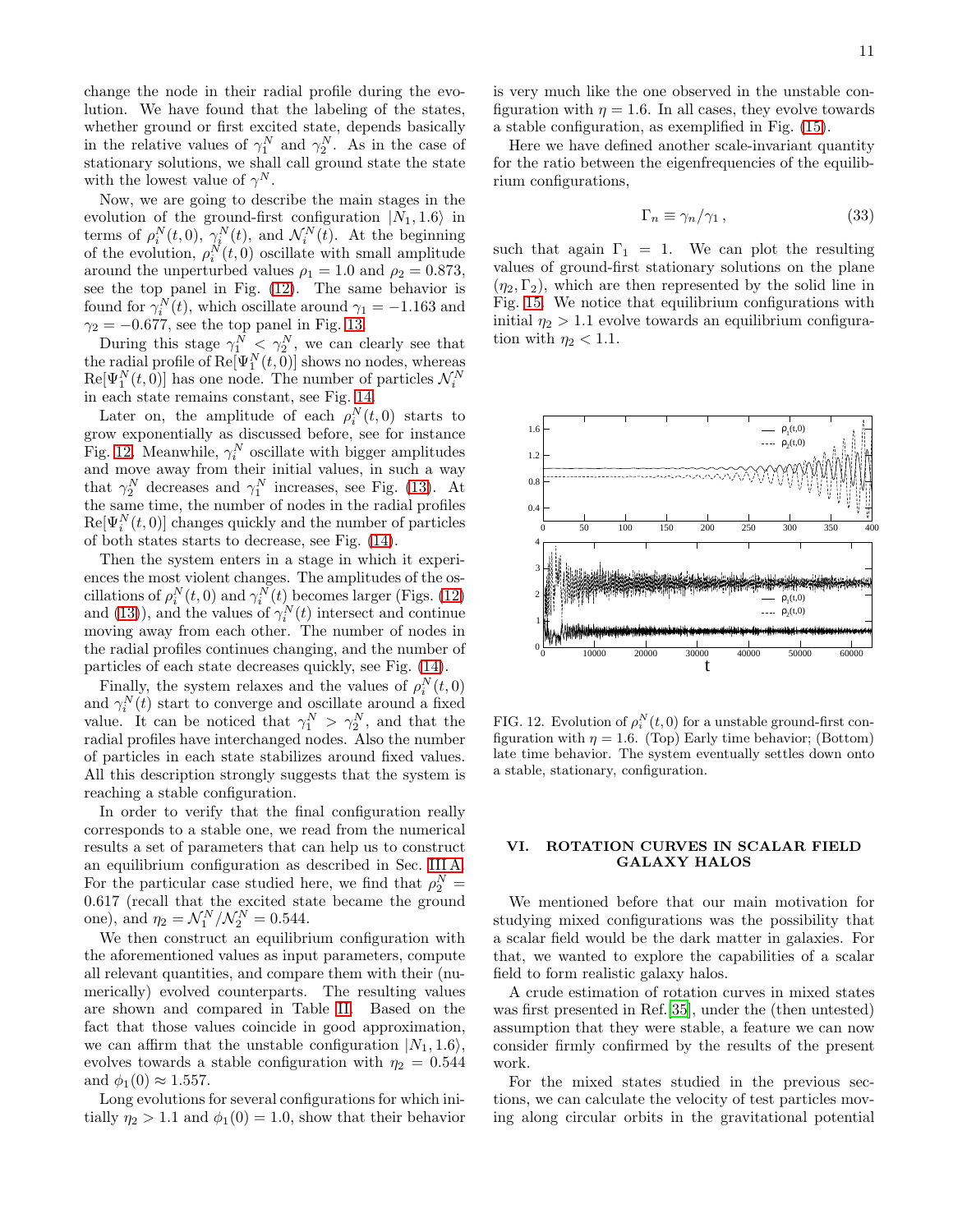|             | $\phi_1(0)$ | $\phi_2(0)$ | $\sim$   |          | U(0      |
|-------------|-------------|-------------|----------|----------|----------|
| Equilibrium | 1.557       | ${0.795}$   | $-1.355$ | $-0.692$ | $-2.461$ |
| Final       | 1.563       | 0.786       | $-1.355$ | -0.690   | $-2.461$ |

<span id="page-11-2"></span>TABLE II. Central values of the excited states  $\phi_n(0)$ , eigenvalues  $\gamma_n$ , kinetic K and gravitational W energies, and the total number of particles  $N$  of the mixed states. Because of the similarity between the final values of the evolved configuration shown in Figs. [12-](#page-10-1) [15,](#page-12-4) it can be concluded that the final state certainly corresponds to an equilibrium configuration.



<span id="page-11-1"></span>FIG. 13. Evolution of  $\gamma_i^N$  for a unstable ground-first configura tion with  $\eta = 1.6$ . (Top) Early time behavior; (Bottom) late time behavior, see text below.

sourced by the mixed states configurations via the Newtonian formula

<span id="page-11-3"></span>
$$
v(r) = \sqrt{\mathcal{N}(t, r)/r},\tag{34}
$$

where  $\mathcal{N}(t,r)$  is the total number of particles inside the radius  $r$  obtained from the numerical equilibrium configurations of the SP system [\(20\)](#page-2-2).

The results are shown in Fig. [16.](#page-12-5) We can see a noticeable improvement in the flatness of the rotation curve at large radii as long as more excited states are taken into account. Some comments are in turn.

The circular velocity of mixed configurations shows some flat profile at intermediate radii, whereas the typical Keplerian tail shows up at large radii, indicating that at the end we are dealing with a localized object of finite size. We also note the existence of some ripples in the velocity profile, which are a consequence of the nodes present in the radial functions of excited states  $\phi_n$ .

The height and position of the first peak in the velocity profile are approximately set by the ground-state wave function  $\phi_1$ , whereas the total size of the objects is fixed by the profile of the most excited state.

At this point, we cannot say that mixed states are already strong candidates to explain galaxy halos, but for



<span id="page-11-0"></span>FIG. 14. Evolution of  $N_1$  and  $N_2$  for a unstable ground-first configuration with  $\eta = 1.6$ .

that a more complete study would be necessary, like the one pursued in[\[10](#page-13-3)[–13\]](#page-13-15), where also baryons were included in the equations of motion.

We can though provide some clues about the possible physical features of a scalar field galaxy halo. In most scalar field dark matter models, the scalar field mass is usually very light, around  $\mu \sim 10^{-23}$  eV; for such a small value, it was possible to consider that single state configuration, whether the ground or any of the excited ones, accounted for the complete halo configuration. This was a central assumption in most of previous references about scalar field dark matter models[\[10,](#page-13-3) [12,](#page-13-11) [16,](#page-13-7) [21,](#page-13-30) [27\]](#page-13-9).

The Compton wavelength of the scalar field is very large for usual standards, because  $\lambda_C = \mu^{-1} \simeq 10 \,\text{pc}$ . In the case of a Newtonian configuration, the size of the bounded object scales like  $R = r/\lambda^2$ , where  $\lambda$  is the scaling parameter in Eq. [\(24\)](#page-3-3), which in turn is related to the central field value of the configuration through  $\lambda^2 = \phi_1(0).$ 

Following previous works, the scaling parameter is estimated to be  $\lambda \sim 10^3[32, 45]$  $\lambda \sim 10^3[32, 45]$  $\lambda \sim 10^3[32, 45]$  $\lambda \sim 10^3[32, 45]$ . This implies that a stable single-state equilibrium configuration can model a galaxy halo of a size of around 5−7 kpc. However, larger galaxy halos, as is the typical case, are out of the capabilities of single state configurations. This limitation can be noticed, for instance, in the fits done in[\[13](#page-13-15)].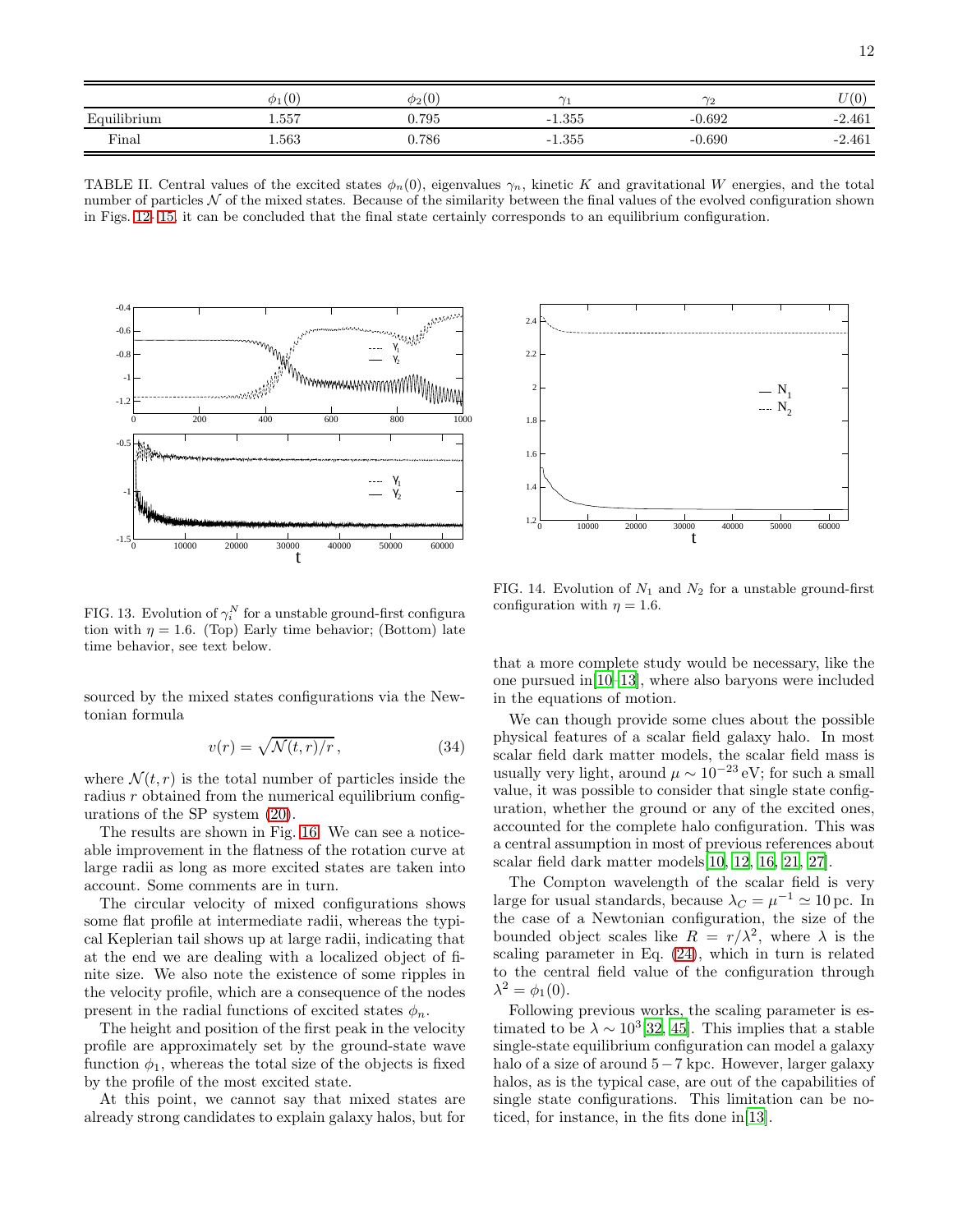

<span id="page-12-4"></span>FIG. 15. Fate of unstable configurations with  $\eta = 1.4, \eta = 1.6$ and  $\eta = 1.8$ , in terms of parameter Γ, see Eq. [\(33\)](#page-10-2). Notice that the configuration oscillates around the line representing stationary equilibrium configurations on the stable branch  $\eta_2$  < 1.13, see Sec. [IV D.](#page-7-3)

Mixed states can alleviate this limitation. As the size of the configuration is determined by the most excited state, the scalar field halos can be as large as necessary, and this helps to fit better the RC in real halos.

Moreover, as already noticed in Ref.[\[35](#page-13-21)], mixed states provides us with more free parameters to play with. The extra parameters are the occupation numbers of the mixed state, namely  $N_1$ ,  $N_2$ ,  $N_3$ , etc. Except for the limitations imposed by stability, these values would be determined initially, before the collapse of the scalar field configuration, by the local environment a scalar halo could be subjected to during the cosmological evolution.



13

<span id="page-12-5"></span>FIG. 16. The rotation curve  $v(r)$ , see Eq. [\(34\)](#page-11-3), for the single ground state  $|N_1 = 2.0622\rangle$ , and the mixed configurations  $|N_1, 1.1\rangle$  and  $|N_1, 0.96, 0.91\rangle$ , see also Table [I.](#page-3-0) Notice that the flatness of the curve is improved if more excited states are taken into account.

## <span id="page-12-3"></span>VII. CONCLUSIONS

We have shown, for the first time, the existence of stable many-particle states made of scalar field in the Newtonian regime; such states are the generalization of the well-known boson stars that have been exhaustively studied in the literature. The possibility of mixed states was already suggested in the seminal paper of Ruffini & Bonazolla about boson stars, but their existence and properties had not been studied before

Detailed instructions were provided for their construction and classification, but more importantly is that we established simple and sufficient criteria to determine their stability properties. Even though Newtonian configurations obey a scaling relationship, it was possible to define invariant parameters that allows us to follow their evolution and determine their final fate.

Some remarks were given regarding the importance these results may have for scalar field dark matter models in describing the properties of galaxy halos. However, more work is needed to have a complete picture of all possibilities offered by scalar fields and their gravitationally bounded configurations. This is an objective we will pursue in future work that we expect to report soon elsewhere.

### ACKNOWLEDGMENTS

We are grateful to Jose Socorro for his encouragement and support. We also thank Juan Barranco, Ulises Nucamendi, and Olivier Sarbach for helpful discussions, and Francisco S. Guzmán for sharing his numerical code, which we modified to account for multi-state configurations. This work was partially supported by CONACYT grant 56946, DAIP and PROMEP-UGTO-CA-3. AB acknowledges support from CONACYT grant 47641, and the kind hospitality of the Departamento de Física of the Universidad de Guanajuato, for a postdoctoral stay during which this work was initiated.

- <span id="page-12-0"></span>[1] V. C. Rubin, Science, **220**[, 1339 \(1983\).](http://dx.doi.org/10.1126/science.220.4604.1339)
- [2] M. Persic, P. Salucci, and F. Stel, Mon. Not. Roy. Astron. Soc., 281, 27 (1996), [arXiv:astro-ph/9506004.](http://arxiv.org/abs/astro-ph/9506004)
- <span id="page-12-1"></span>[3] J. R. Primack, (2001), [arXiv:astro-ph/0112255.](http://arxiv.org/abs/astro-ph/0112255)
- <span id="page-12-2"></span>[4] S. Colafrancesco, [AIP Conf. Proc.,](http://dx.doi.org/10.1063/1.3292512) **1206**, 5 (2010), [arXiv:1004.3869 \[astro-ph.CO\].](http://arxiv.org/abs/1004.3869)